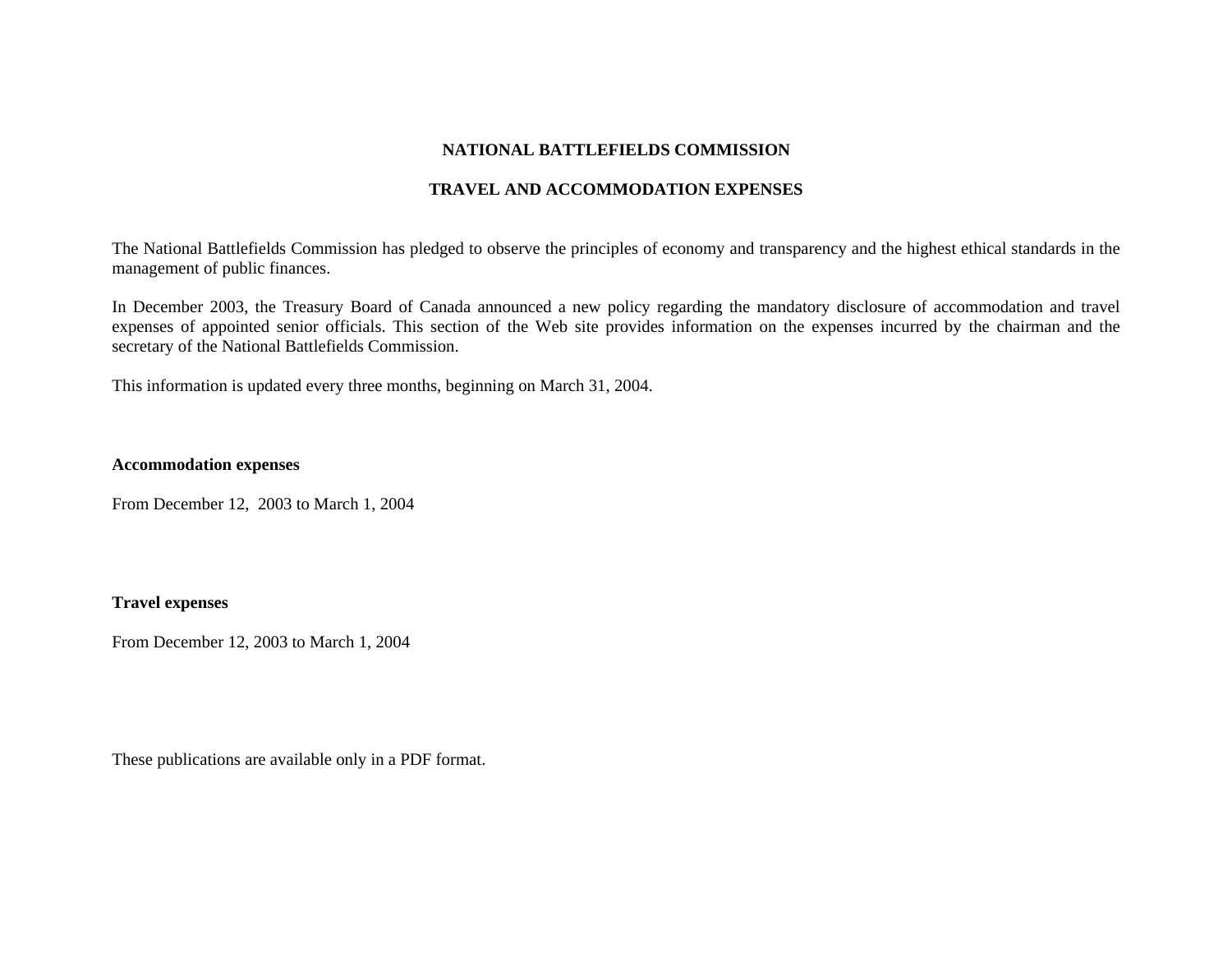## **National Battlefields Commission Accommodation expenses—December 12, 2003 to March 1, 2004**

The chairman and the secretary of the Commission meet with senior officials of government agencies and departments and of the industry, with Commission employees, external consultants and representatives of other organizations.

| <b>Date</b>               | <b>Purpose</b>                                                    | <b>Place</b>                                   | Amount           |
|---------------------------|-------------------------------------------------------------------|------------------------------------------------|------------------|
| Chairman<br>Juneau, André |                                                                   |                                                |                  |
| Dec 19.03                 | Lunch (2 people) Discussion concerning advertising                | Quebec City (Rest.Turf Pub)                    | \$24,83          |
| Jan 30.04                 | Lunch (1 people) Promotion                                        | Quebec City (Métro Tent)                       | \$7,00           |
| Feb 16.04                 | Lunch (2 people) Discussion on planning project                   | Quebec City (Voo Doo Rest.)                    | 44.11<br>\$75,94 |
| <b>Secretary</b>          |                                                                   |                                                |                  |
| <b>Leullier, Michel</b>   |                                                                   |                                                |                  |
| Dec 03.03                 | Lunch (2 people) discussion for RCMP carousel on the Plains       | Quebec City (Officers' MESS)                   | \$19,33          |
| 10 Dec.03                 | Lunch (2 people) discussion for room rental to NBC                | Quebec City (Officers' MESS)                   | 21,22            |
| 16 déc 03                 | Lunch (2 people) Bois de Coulonge consultation                    | Quebec City (41 <sup>et</sup> Parallèle Rest.) | 26,01            |
| 17 Dec.03                 | Lunch (2 people) discussion on 100 <sup>th</sup> NBC anniversary  | Quebec City (St-Germain Rest.)                 | 24,83            |
| 29 Jan.04                 | Lunch (2 people) discussion on employee arbitration               | Quebec City (Officers' MESS)                   | 22,44            |
| 06 fév 04                 | Lunch (4 people) discussion on important events                   | Quebec City (Officers' MESS)                   | 49,52            |
| 10 fév 04                 | Lunch (1 people) discussion with Friends of the Plains supervisor | Quebec City (Officers' MESS)                   | 12,60            |
| 12 Feb.04                 | Lunch (3 people) discussion with Friends of the Plains supervisor | Quebec City (St-Germain Rest.)                 | 43,79            |
| 23 Feb.04                 | Membership to Officers' MESS                                      | Quebec City (Officers' MESS)                   | 350,00           |
| 25 Feb.04                 | Lunch (1 people) trainee going away                               | Quebec City (Le Grand Café Rest.)              | 19,16            |
| 27 Feb.04                 | Lunch (2 people) discussion for Edwin Bandstand                   | Quebec City (St-Hubert Rest.)                  | 26,39            |
|                           |                                                                   |                                                | \$615,29         |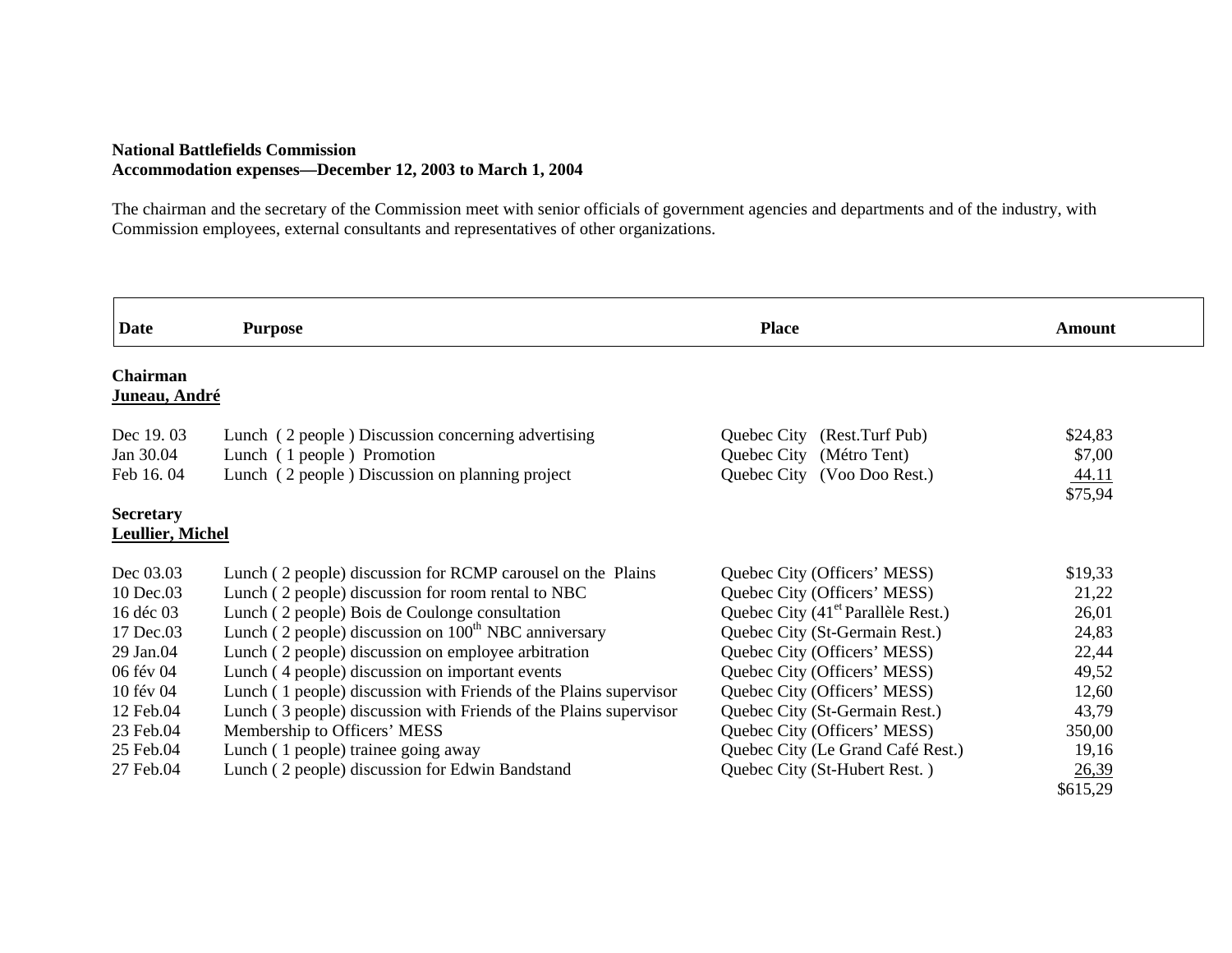## **National Battlefields Commission Travel expenses — December 12, 2003 to March 1, 2004**

The president and the secretary of the Commission meet with senior officials of government agencies and departments and of the industry, with Commission employees, external consultants and representatives of other organizations.

|      |             |                            | <b>Plane</b> | Car    |                |              |         |        |
|------|-------------|----------------------------|--------------|--------|----------------|--------------|---------|--------|
| Date | Destination | <b>Purpose and details</b> | ticket       | rental | <b>Lodging</b> | <b>Meals</b> | Others* | Amount |

**\* Includes mileage expenses, accessories, telephone, parking and other expenses**.

### **Chairman Juneau, André**

| 18 Dec.03     | Quebec City-Cap-Rouge | Taxi expenses         | \$25,00 | \$25,00 |
|---------------|-----------------------|-----------------------|---------|---------|
| 18 Dec.03     | Bell telephone        | Long distance charges | 5,90    | 5,90    |
| 19 Dec.03     | Cap-Rouge-N.B.C.      | Mileage expenses      | 14,72   | 14,72   |
| 22 Dec.03     | Cap-Rouge-N.B.C.      | Mileage expenses      | 14,72   | 14,72   |
| $2$ Jan. $04$ | Cap-Rouge-N.B.C.      | Mileage expenses      | 14,72   | 14,72   |
| 9 Jan.04      | Cap-Rouge-N.B.C.      | Mileage expenses      | 14,72   | 14,72   |
| 12 Jan.04     | Cap-Rouge-N.B.C.      | Mileage expenses      | 14,72   | 14,72   |
| 13 Jan.04     | Cap-Rouge-N.B.C.      | Mileage expenses      | 14,72   | 14,72   |
| 14 Jan.04     | Cap-Rouge-N.B.C.      | Mileage expenses      | 14,72   | 14,72   |
| 16 Jan.04     | Cap-Rouge-Ste-Foy     | Mileage expenses      | 6.90    | 6,90    |
| 19 Jan.04     | Cap-Rouge-N.B.C.      | Mileage expenses      | 14,72   | 14,72   |
| 21 Jan.04     | Cap-Rouge-N.B.C.      | Mileage expenses      | 14,72   | 14,72   |
| 21 Jan.04     | <b>Bell Mobility</b>  | Cell phone charges    | 51,25   | 51,25   |
| 24 Jan.04     | Cap-Rouge-N.B.C.      | Mileage expenses      | 14,72   | 14,72   |
| 30 Jan.04     | Cap-Rouge-N.B.C.      | Mileage expenses      | 14,72   | 14,72   |
| 31 Jan.04     | Cap-Rouge-N.B.C.      | Mileage expenses      | 14,72   | 14,72   |
| 5 Feb.04      | Cap-Rouge-N.B.C.      | Taxi expenses         | 28,00   | 28,00   |
| 10 Feb 04     | Cap-Rouge-N.B.C.      | Mileage expenses      | 14,72   | 14,72   |
| 12 Feb 04     | Cap-Rouge-N.B.C.      | Mileage expenses      | 14,72   | 14,72   |